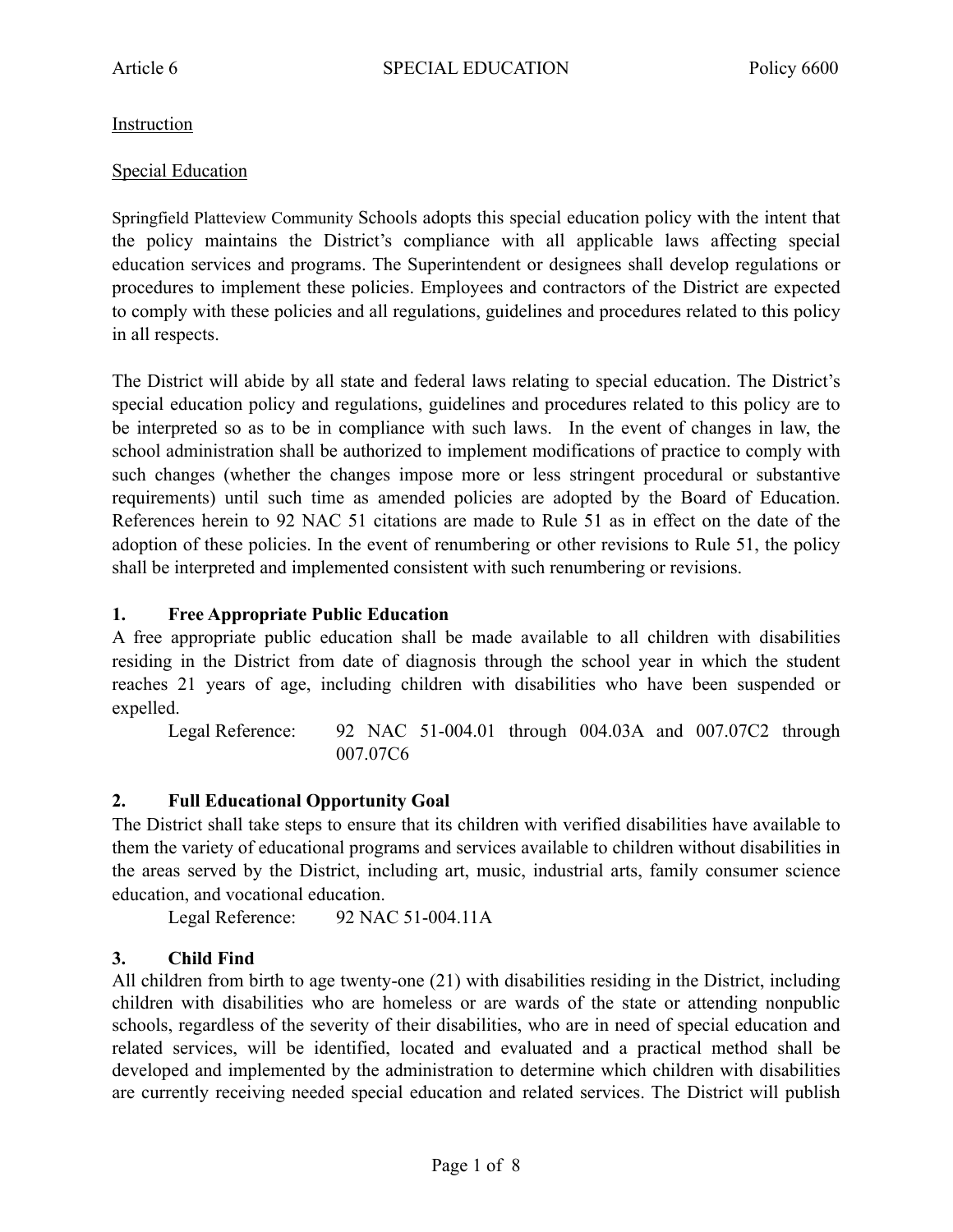annual notice of any significant activity that is designed to identify, locate, or evaluate children to publicly notify parents. The District will screen and evaluate all children with suspected disabilities birth through age 21, and will implement practical methods to track which children are currently receiving special education and related services. The District will provide student referrals that are accompanied by documentation of scientific, research, or evidence-based academic and/or behavioral interventions that have been implemented as designed for the appropriate period of time to show effect or lack of effect that demonstrates the child is not making a sufficient rate of progress to meet age or state-approved, grade-level standards within a reasonable time frame. The District will provide sustained supervision to monitor the implementation of compliant practices for the Child Find Rule. The District will use supervision and monitoring data to identify schools and/or personnel that require technical assistance to support compliant practices in the area of Child Find, paying particular attention to the communities experiencing disproportionality in the schools. All District Child Find activities will be equitably available to all children regardless of race, ethnicity, language, location, transience, income level, and access to medical care.

Legal Reference: 92 NAC 51-006.01 through 006.01A2

## **4. Pre-Referral Interventions**

For a school age student, a general education student assistance team (SAT) or a comparable problem solving team shall be used prior to referral for multidisciplinary team evaluation. The SAT or comparable problem solving team shall utilize and document problem solving and intervention strategies to assist the teacher in the provision of general education. If the student assistance team or comparable problem solving team feels that all viable alternatives have been explored, a referral for multidisciplinary evaluation shall be completed. A referral shall include information from the SAT or comparable problem solving team, meeting the requirements of 92 NAC 51-006.01B and a listing of the members of the SAT or comparable problem solving team.

Legal Reference: 92 NAC 51-006.01B

## **5. Individualized Education Program (IEP)**

An individualized education program, or an individualized family service plan, is to be developed, reviewed, and revised for each child with a disability in accordance with 92 NAC 51-007.

Legal Reference: 92 NAC 51-007

## **6. Least Restrictive Environment**

To the maximum extent appropriate, children with disabilities, including children in public or private institutions or other care facilities, are to be educated with children who are not disabled, and special classes, separate schooling, or other removal of children with disabilities from the regular educational environment will occur only when the nature or severity of the disability of a child is such that education in regular classes with the use of supplementary aids and services cannot be achieved satisfactorily (the "Least Restrictive Environment Rules").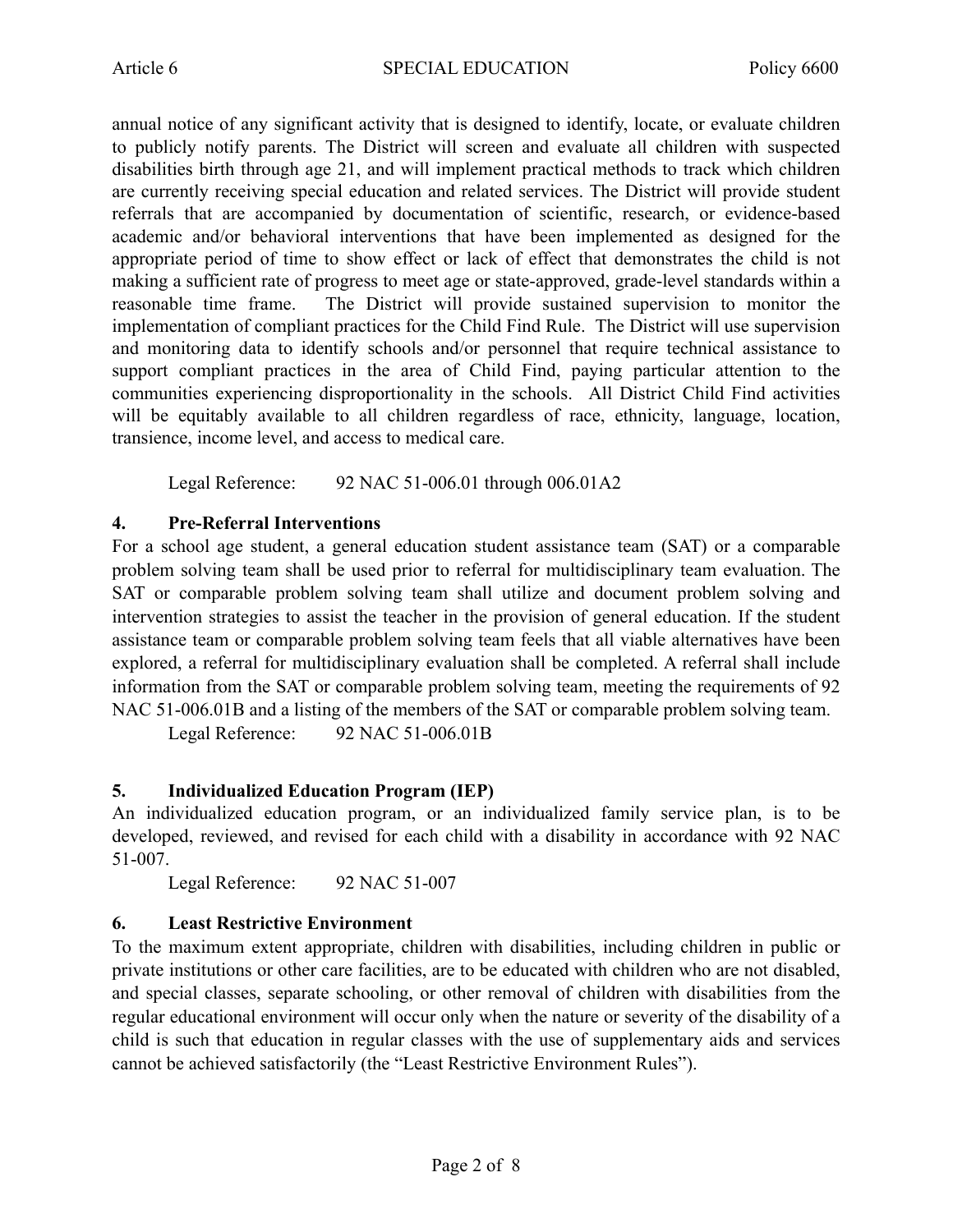The District will: (1) develop and implement written procedures for implementation of the LRE Rules; (2) provide high quality, sustained professional learning activities on the written procedures for appropriate district and school personnel to assist with the implementation of the LRE Rules; (3) provide sustained supervision to monitor the implementation of compliant practices for the LRE Rules; (4) use the supervision and monitoring data to identify schools and/ or personnel that require technical assistance to support compliant practices in the area of least restrictive environment, paying particular attention to the disproportionate group; (5) ensure that every Individualized Education Programs (IEP) team meaningfully considers various support systems and activities that could be used to assist students with disabilities (SWD) to be educated successfully in general education classes prior to the consideration of pullout special education services; (6) ensure that special education teachers provide support to general education teachers in a variety of ways including, but not limited to, consultation, implementation of accommodations or modifications, and co-teaching; (7) ensure that a continuum of alternative placements is available to meet the needs of children with disabilities, particularly those in the disproportionate group, for special education and related services; (8) ensure that, in determining the educational placement of a child with a disability, including a preschool child with a disability, each district ensures that the placement decision is made by a group of persons including the parents, and other persons knowledgeable about the child, the meaning of the evaluation data, and the placement options. Particular attention is paid to the disproportionate group; (9) ensure that placement discussions are based upon a completed IEP developed by the IEP team, focused on individualized student needs; and (10) ensure that the IEP teams review the students' progress at least annually to determine appropriate placement and progress towards annual goals.

Legal Reference: 92 NAC 51-008.01

#### **7. Procedural Safeguards**

Children with disabilities and their parents shall be afforded the required procedural safeguards. Legal Reference: 92 NAC 51-009.01 through 009.07; 009.10 through 009.12;

009.14, 006.07

## **8. Disciplinary Removal of Children with Disabilities**

The District will (1) develop and implement written procedures for disciplining students with disabilities (the "Discipline Rules"); (2) provide high quality, sustained professional learning activities on the written procedures for appropriate district and school personnel to assist with the implementation of the Discipline Rules; (3) provide sustained supervision to monitor the implementation of compliant practices for the Discipline Rules; (4) use supervision and monitoring data, disaggregated by race/ethnicity, to identify schools and/or personnel that require technical assistance to support compliant practices in the area of discipline (including but not limited to: de-escalation techniques, functional behavior assessment, behavior intervention planning, and manifestation determination procedures); (5) ensure that school personnel appropriately consider unique circumstances on a case-by-case basis when determining suspension of a child with a disability, and ensure that data shows that these considerations are equitably made by race/ethnicity; (6) notify parents on the day that the decision is made to make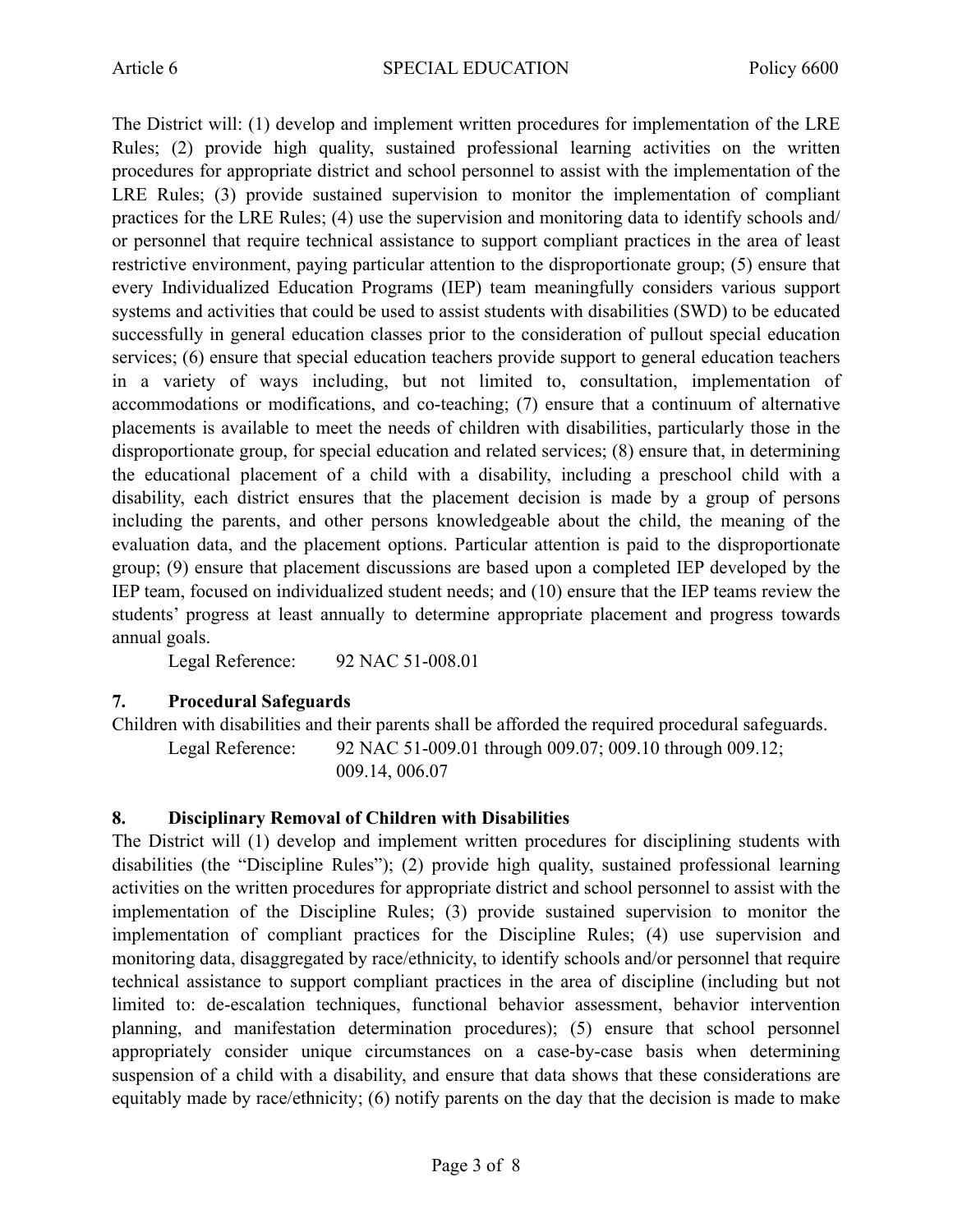a removal that constitutes a change in placement of a child with a disability because of violation of a code of child conduct, and send parents copies of the procedural safeguards; (7) provide educational services for students removed fewer than 10 days to enable the student to continue to participate in the general educational curriculum, although in another setting, and to progress toward meeting the goals set out in the Individualized Education Programs, with data showing that these services are equitably provided by race/ethnicity; (8) ensure that within 10 school days of any decision to change placement of a child with a disability because of a violation of a code of student conduct, the IEP Team will review all relevant information in the file to determine whether the conduct in question was caused by or had a direct and substantial relationship to the child's disability or the conduct was the direct result of the district's failure to implement the IEP, and that such determinations are made equitable by race/ethnicity; and (9) ensure that, if the IEP Team makes a determination that the conduct was a manifestation of the child's disability, then the IEP Team conducts a functional behavioral assessment, unless the District conducted a FBA before the behavior that resulted in the change of placement occurred, and implements a behavioral intervention plan.

Legal Reference: 92 NAC 51-016

#### **9. Evaluation, Identification, and Reevaluation Procedures**

Children with disabilities shall be evaluated, identified, and reevaluated in accordance with 92 NAC 51-006. The District will: (1) provide high quality, sustained professional learning activities on the written procedures for appropriate district and school personnel to assist with the implementation of the Evaluation and Reevaluation Rule; (2) provide sustained supervision to monitor the implementation of compliant practices for the Evaluation and Reevaluation Rule; (3) use the supervision and monitoring data, disaggregated by race and ethnicity, to identify schools and/or personnel that require technical assistance to support compliant practices in the area of evaluation and reevaluation, as well as the appropriate technical assistance/professional development to any schools and/or personnel identified in such data; (4) conduct a reevaluation of each child with a disability at least once every 3 years, unless the parent and the District agree that a reevaluation is unnecessary; (5) use a variety of assessment tools and strategies to gather relevant academic, functional, and developmental information about the child, including information provided by the parents, and information related to enabling the child to be involved in and progress in the general education curriculum that may assist in determining: (i) Whether the child is a child with a disability, and (ii) The content of the child's individualized education program; (6) use more than one procedure to determine whether a child has a disability and the appropriate educational program for the child; (7) use technically sound instruments to assess the relative contribution of cognitive and behavioral factors, in addition to physical or developmental factors; (8) select assessments and other evaluation materials in a manner that (i) does not discriminate on a racial or cultural basis, (ii) is provided and administered in the child's native language or other mode of communication and in the form most likely to yield accurate information on what the child knows and can do academically, developmentally, and functionally, unless it is clearly not feasible to so provide or administer, (iii) has been validated for the specific purpose for which they are used, and (iv) are administered by trained and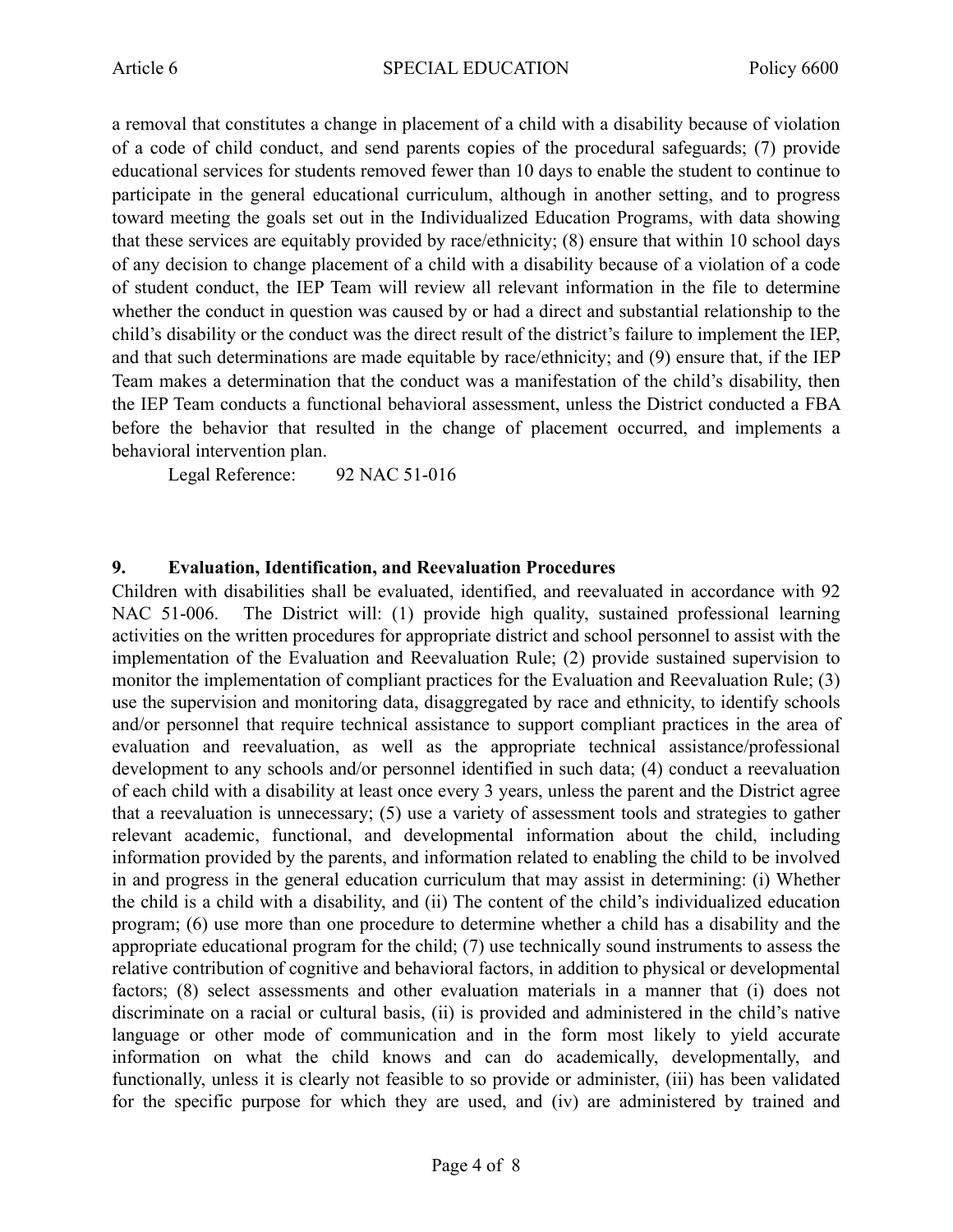knowledgeable personnel in accordance with any instructions provided by the producer of the assessments; and (9) provide high quality, sustained professional learning activities on the written procedures for appropriate District and school personnel to assist with the implementation of the Evaluation and Reevaluation Rule.

The District will respond to a request for an Independent Educational Evaluation without unnecessary delay. Locations of any evaluator shall be within a reasonable distance of the District. A reasonable distance means within 100 miles of the school building the child attends and within Nebraska. In the event this geographic area restriction would prevent a parent from obtaining an Independent Educational Evaluation, the location of the evaluator may be outside the specified geographic area but must be within Nebraska. The District will provide the parent(s) with a list of qualified agencies/evaluators within the geographic area. The evaluators are to have their rates approved by the Nebraska Department of Education to be authorized to conduct the evaluation.

Legal Reference: 92 NAC 51-006

#### **10. Confidentiality of Personally Identifiable Information**

The confidentiality of student records and information shall be maintained in accordance with law.

Legal Reference: 92 NAC 51-003.16, 003.20, 009.03 through 009.03M3

#### **11. Transition of Children from Part C to Preschool Programs**

Children participating in early intervention programs under Part C of the IDEA (early intervention services) and who will participate in preschool programs assisted under Part B of the IDEA (services for school-aged children) shall experience a smooth and effective transition to those preschool programs in a manner consistent with 92 NAC 52-008. The District will participate in transition planning conferences arranged by the designated lead agency.

Legal Reference: 92 NAC 52-008

#### **12. Children in Nonpublic Schools**

To the extent consistent with the number and location of children with disabilities in the District who are enrolled by their parents in nonpublic elementary and secondary schools in the District, provision will be made for the participation of those children in the programs assisted or carried out under Part B of the IDEA (services for school-aged children) by providing them with special education and related services.

Legal Reference: 92 NAC 51-012.08 and 015

#### **13. Personnel Standards and Personnel Development**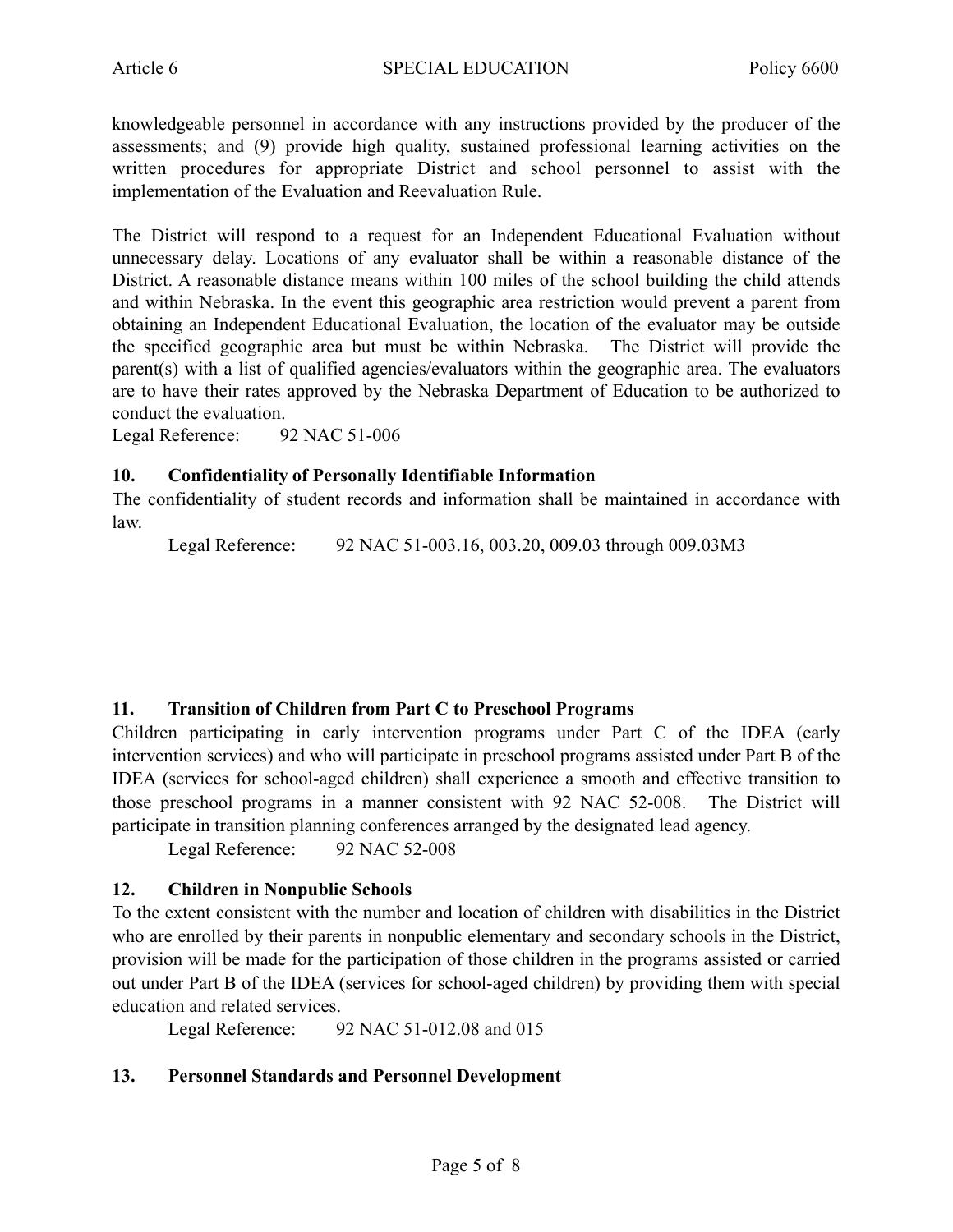Personnel providing special education or related services to children with disabilities shall be appropriately and adequately prepared and trained in accordance with IDEA requirements and the District will take measurable steps to recruit, hire, train and retain personnel meeting the requirements of IDEA to provide such services.

Legal Reference: 92 NAC 51-010

### **14. Participation in and Reporting of State and District Wide Assessments**

All children with disabilities shall be included in all general state and district wide assessment programs, including assessments described under section  $612(a)(16)(A)$  of the IDEA with appropriate accommodations and alternate assessments where necessary and as indicated in their respective individualized education programs. The District will make available to the Nebraska Department of Education the information necessary to carry out its duties relating to the reporting of children with disabilities participation in assessments.

Legal Reference: 92 NAC 51-004.05

#### **15. Suspension and Expulsion Rates**

The District will examine data, including data disaggregated by race/ethnicity, gender, LEP status, and disability category, to determine if significant discrepancies are occurring in the rate of long-term suspensions and expulsions of children with disabilities.

Legal Reference: 92 NAC 51-004.06E

### **16. Access to Instructional Materials**

As part of any printed instructional materials adoption process, procurement contract, or other practice or instrument used for purchase of printed instructional materials, the District will enter into a written contract with the publisher of the printed instructional materials to:

- A. Require the publisher to prepare and, on or before delivery of the print instructional materials, provide to the National Instructional Material Access Center, electronic files containing the contents of the printed instructional materials using the National Instructional Materials Accessibility Standard, or
- B. Purchase instructional materials from the publisher that are produced in, or may be rendered in specialized formats.

Legal Reference: 92 NAC 51-004.15

## **17. Over-Identification and Disproportionality**

Procedures shall be in place to ensure that testing and evaluation materials and procedures utilized for the evaluation and placement of children with disabilities will be selected and administered so as not to be racially or culturally discriminatory. Such materials or procedures shall be provided and administered in the child's native language or mode of communication, unless it is clearly not feasible to do so, and no single procedure shall be the sole criterion for determining an appropriate educational program for a child. All District special education provisions will be equitably available to all children regardless of race, ethnicity, language, location, transience, income level, and access to medical care.

Legal Reference: 92 NAC 51-006.02C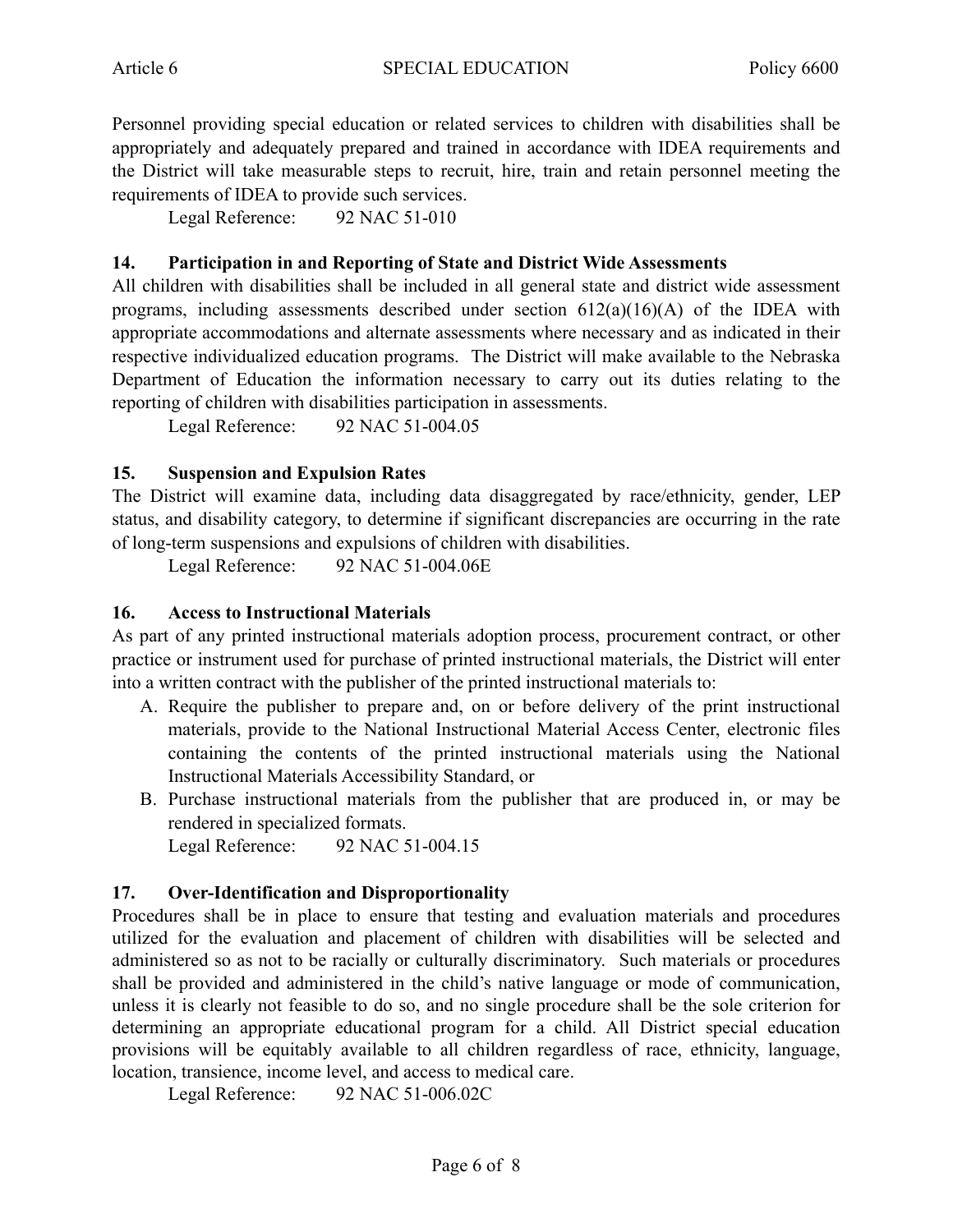# **18. Prohibition on Mandatory Medication**

Children shall not be required to obtain a prescription for a controlled substance as a condition of attending school, receiving an evaluation to determine whether a child has a disability or the nature and extent of special education and related services the child needs, or receiving special education services.

Legal Reference: 92 NAC 51-004.11D; 21 U.S.C. §812(c)

## **19. Transportation**

Transportation will be provided for children with disabilities who are eligible for transportation and residents of the school district as required by law.

Legal Reference: 92 NAC 51-014.01 through 014.02

### **20. Surrogates**

A surrogate will be appointed and other action taken to ensure the rights of children with a disability as required by law.

Legal Reference: 92 NAC 51-009.10

### **21. Early Intervention Services – Consent**

When a parent refuses to provide consent under 92 NAC 52, a meeting will be held or offered to explain to the parents how their failure to consent affects the ability of their child to receive services under 92 NAC 52.

Legal Reference: 92 NAC 52

#### **22. Eligibility Determinations**

The District will (1) develop written procedures for implementation of the Eligibility Determination Rule: (2) provide high quality, sustained professional learning activities on the written procedures for appropriate district and school personnel to assist with the implementation of the Eligibility Determination Rule; (3) provide sustained supervision to monitor the implementation of compliant practices for the Eligibility Determination Rule; (4) use the supervision and monitoring data, disaggregated by race and ethnicity, to identify schools and/or personnel that require technical assistance to support compliant practices in the area of eligibility; (5) ensure Individualized Education Programs (IEPs) are developed for children with a determination made of having a disability that has: (a) an adverse effect on educational performance (academic, functional, and/or developmental) and (b) requires special education and related services; (6) ensure that an eligibility report, which documents the area of disability, is completed and placed in each child's special education folder, with the eligibility report providing statements for each component of the eligibility and be comprehensive enough to serve as the evaluation report when necessary; (7) ensure the completion of the administration of assessments and other measures that the Multidisciplinary Evaluation Team (a group of qualified professionals and the parents of the child) determine whether the child is a child with a disability and the educational needs of the child; (8) ensure appropriate consideration of the exclusionary factor for reading (a child is not to be determined to be a child with a disability if the primary